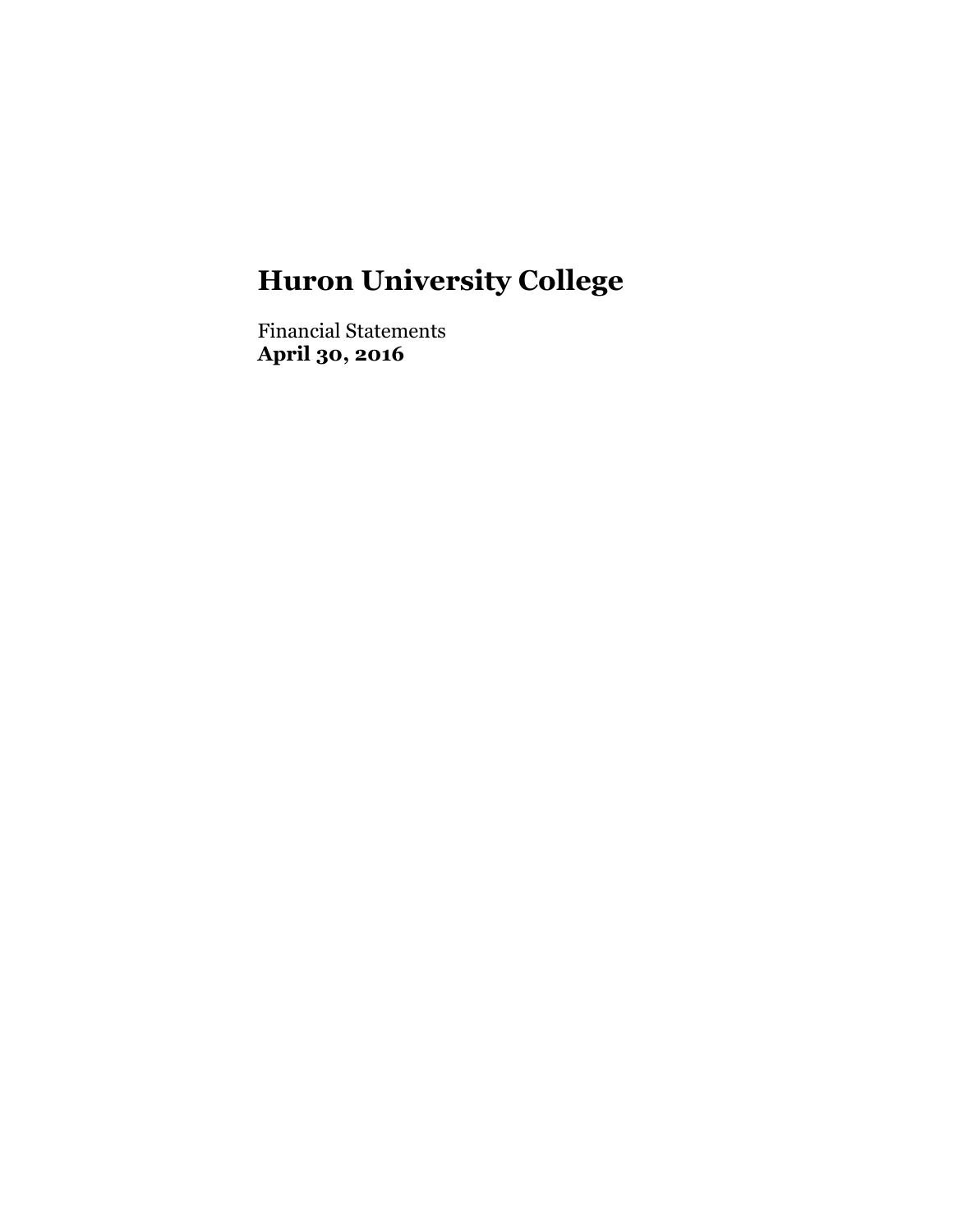

June 23, 2016

## **Independent Auditor's Report**

#### **To the Executive Board of Huron University College**

We have audited the accompanying financial statements of Huron University College, which comprise the statement of financial position as at April 30, 2016 and the statements of operations, changes in net assets and cash flows for the year then ended, and the related notes, which comprise a summary of significant accounting policies and other explanatory information.

#### **Management's responsibility for the financial statements**

Management is responsible for the preparation and fair presentation of these financial statements in accordance with Canadian accounting standards for not-for-profit organizations, and for such internal control as management determines is necessary to enable the preparation of financial statements that are free from material misstatement, whether due to fraud or error.

#### **Auditor's responsibility**

Our responsibility is to express an opinion on these financial statements based on our audit. We conducted our audit in accordance with Canadian generally accepted auditing standards. Those standards require that we comply with ethical requirements and plan and perform the audit to obtain reasonable assurance about whether the financial statements are free from material misstatement.

An audit involves performing procedures to obtain audit evidence about the amounts and disclosures in the financial statements. The procedures selected depend on the auditor's judgment, including the assessment of the risks of material misstatement of the financial statements, whether due to fraud or error. In making those risk assessments, the auditor considers internal control relevant to the entity's preparation and fair presentation of the financial statements in order to design audit procedures that are appropriate in the circumstances, but not for the purpose of expressing an opinion on the effectiveness of the entity's internal control. An audit also includes evaluating the appropriateness of accounting policies used and the reasonableness of accounting estimates made by management, as well as evaluating the overall presentation of the financial statements.

We believe that the audit evidence we have obtained is sufficient and appropriate to provide a basis for our audit opinion.

"PwC" refers to PricewaterhouseCoopers LLP, an Ontario limited liability partnership. *465 Richmond Street, Suite 400, London, Ontario, Canada N6A 5P4 PricewaterhouseCoopers LLP T: +1 519 640 8000, F: +1 519 640 8015*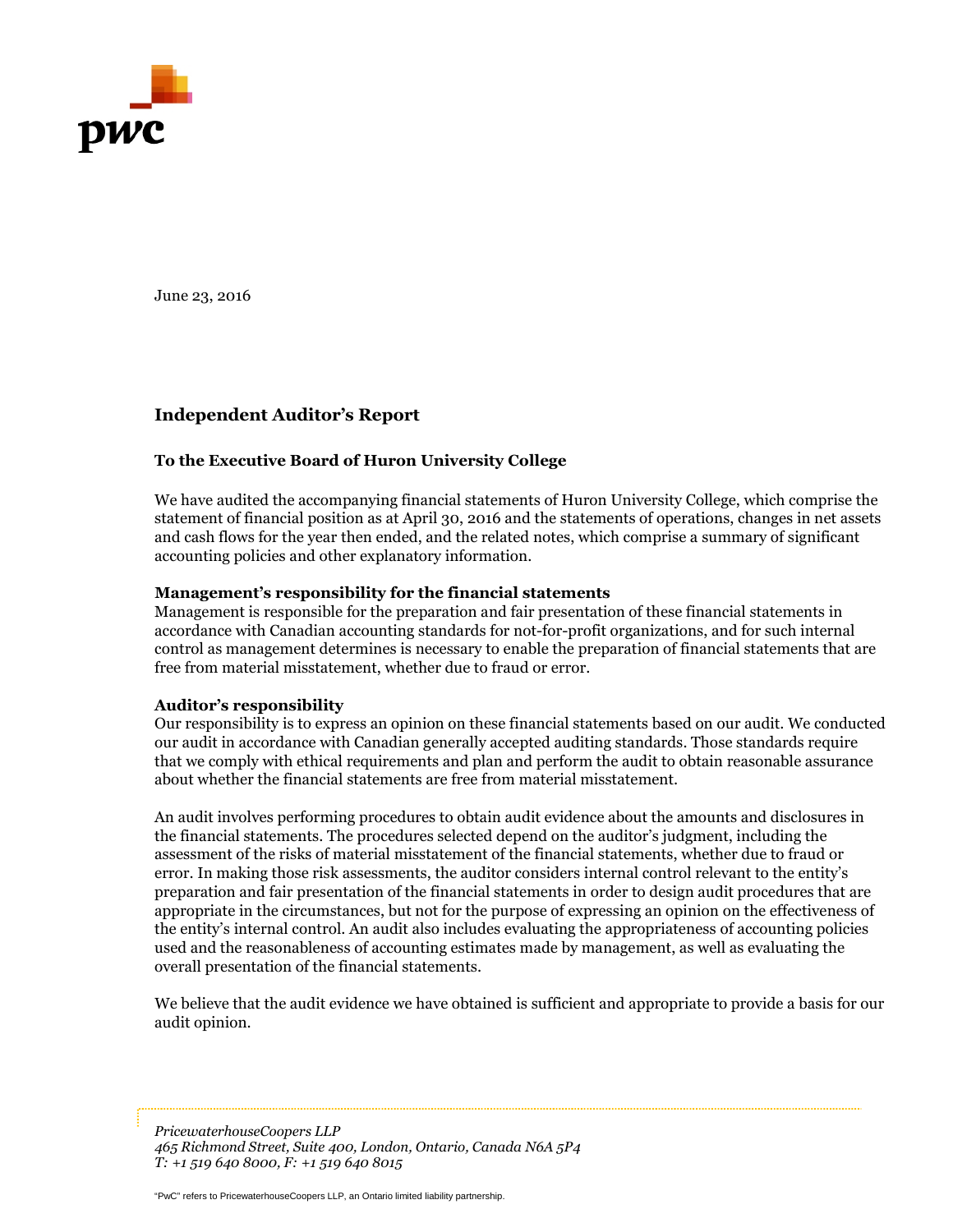

#### **Opinion**

In our opinion, the financial statements present fairly, in all material respects, the financial position of Huron University College as at April 30, 2016 and the results of its operations and its cash flows for the year then ended in accordance with Canadian accounting standards for not-for-profit organizations.

Pricewaterhouse Coopers LLP

**Chartered Professional Accountants, Licensed Public Accountants**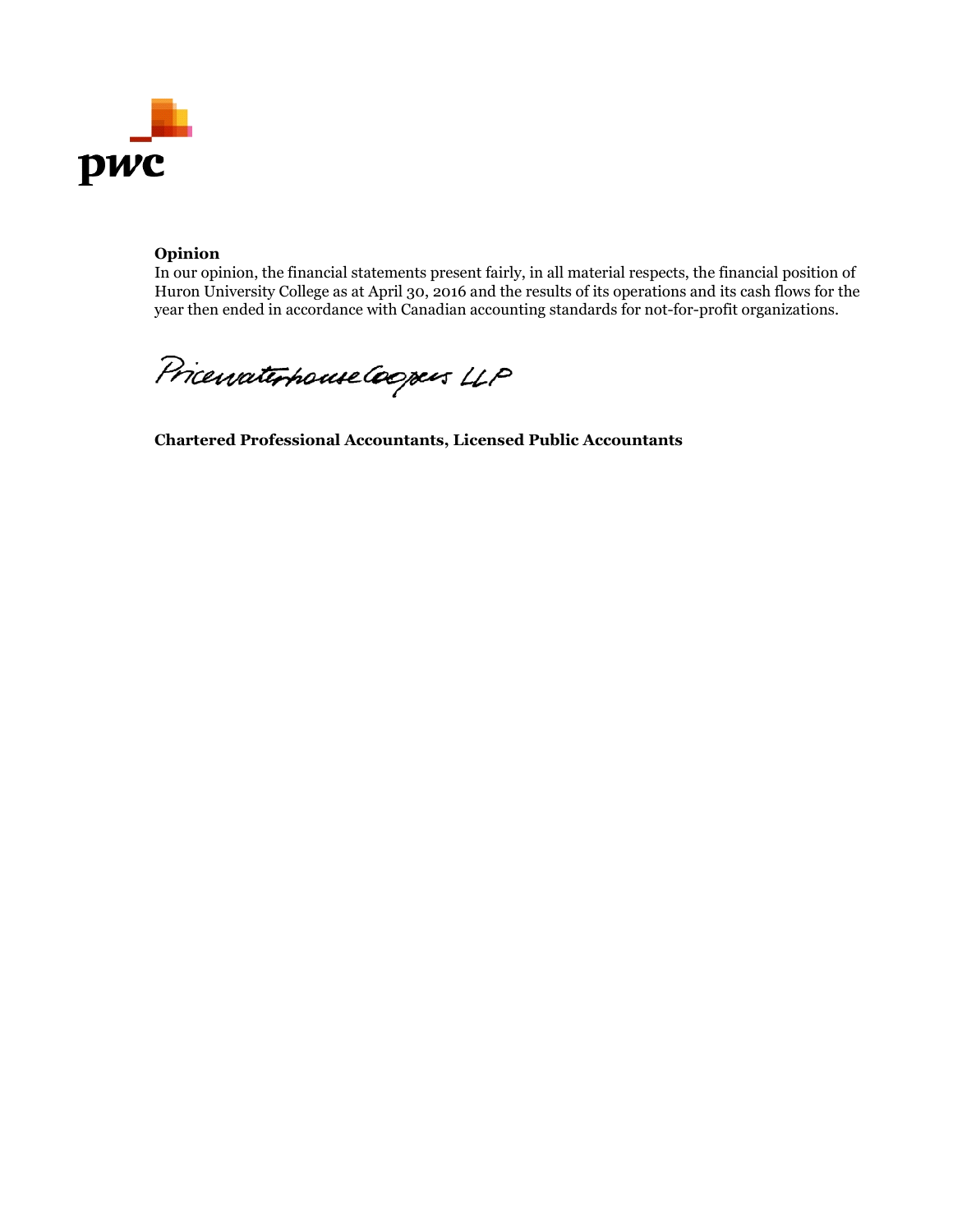Statement of Financial Position **As at April 30, 2016**

|                                                                                                                                                                                                                                                                | 2016                                                | 2015<br>S                                  |
|----------------------------------------------------------------------------------------------------------------------------------------------------------------------------------------------------------------------------------------------------------------|-----------------------------------------------------|--------------------------------------------|
| <b>Assets</b>                                                                                                                                                                                                                                                  |                                                     |                                            |
| <b>Current assets</b><br>Cash (note 2)<br>Short-term investments<br>Accounts receivable<br>Prepaid expenses<br>Due from Huron University College Foundation                                                                                                    | 9,570,094<br>939,556<br>320,410<br>38,440<br>39,205 | 11,447,355<br>924,340<br>356,464<br>45,037 |
|                                                                                                                                                                                                                                                                | 10,907,705                                          | 12,773,196                                 |
| <b>Capital assets (note 3)</b>                                                                                                                                                                                                                                 | 14,761,610                                          | 14,089,292                                 |
| <b>Liabilities</b>                                                                                                                                                                                                                                             | 25,669,315                                          | 26,862,488                                 |
|                                                                                                                                                                                                                                                                |                                                     |                                            |
| <b>Current liabilities</b><br>Accounts payable and accrued liabilities<br>Advanced tuition and residence deposits<br>Due to Huron University College Foundation<br>Current portion of employee future benefits (note 6)<br>Current portion of deferred revenue | 1,611,780<br>272,981<br>229,622<br>165,214          | 1,514,864<br>288,609<br>1,127<br>201,963   |
|                                                                                                                                                                                                                                                                | 2,279,597                                           | 2,006,563                                  |
| <b>Deferred capital contributions (note 4)</b><br><b>Employee future benefits (note 6)</b>                                                                                                                                                                     | 3,734,149<br>2,025,411                              | 3,810,385<br>2,220,934                     |
|                                                                                                                                                                                                                                                                | 8,039,157                                           | 8,037,882                                  |
| <b>Net assets</b><br>Invested in capital assets<br>Unrestricted                                                                                                                                                                                                | 11,283,900<br>6,346,258                             | 10,608,890<br>8,215,716                    |
|                                                                                                                                                                                                                                                                | 17,630,158                                          | 18,824,606                                 |
|                                                                                                                                                                                                                                                                | 25,669,315                                          | 26,862,488                                 |

**Approved by the Executive Board**

The accompanying notes are an integral part of these financial statements.

 $\frac{1}{2}$  ,  $\frac{1}{2}$  ,  $\frac{1}{2}$  ,  $\frac{1}{2}$  ,  $\frac{1}{2}$  ,  $\frac{1}{2}$  ,  $\frac{1}{2}$  ,  $\frac{1}{2}$  ,  $\frac{1}{2}$  ,  $\frac{1}{2}$  ,  $\frac{1}{2}$  ,  $\frac{1}{2}$  ,  $\frac{1}{2}$  ,  $\frac{1}{2}$  ,  $\frac{1}{2}$  ,  $\frac{1}{2}$  ,  $\frac{1}{2}$  ,  $\frac{1}{2}$  ,  $\frac{1$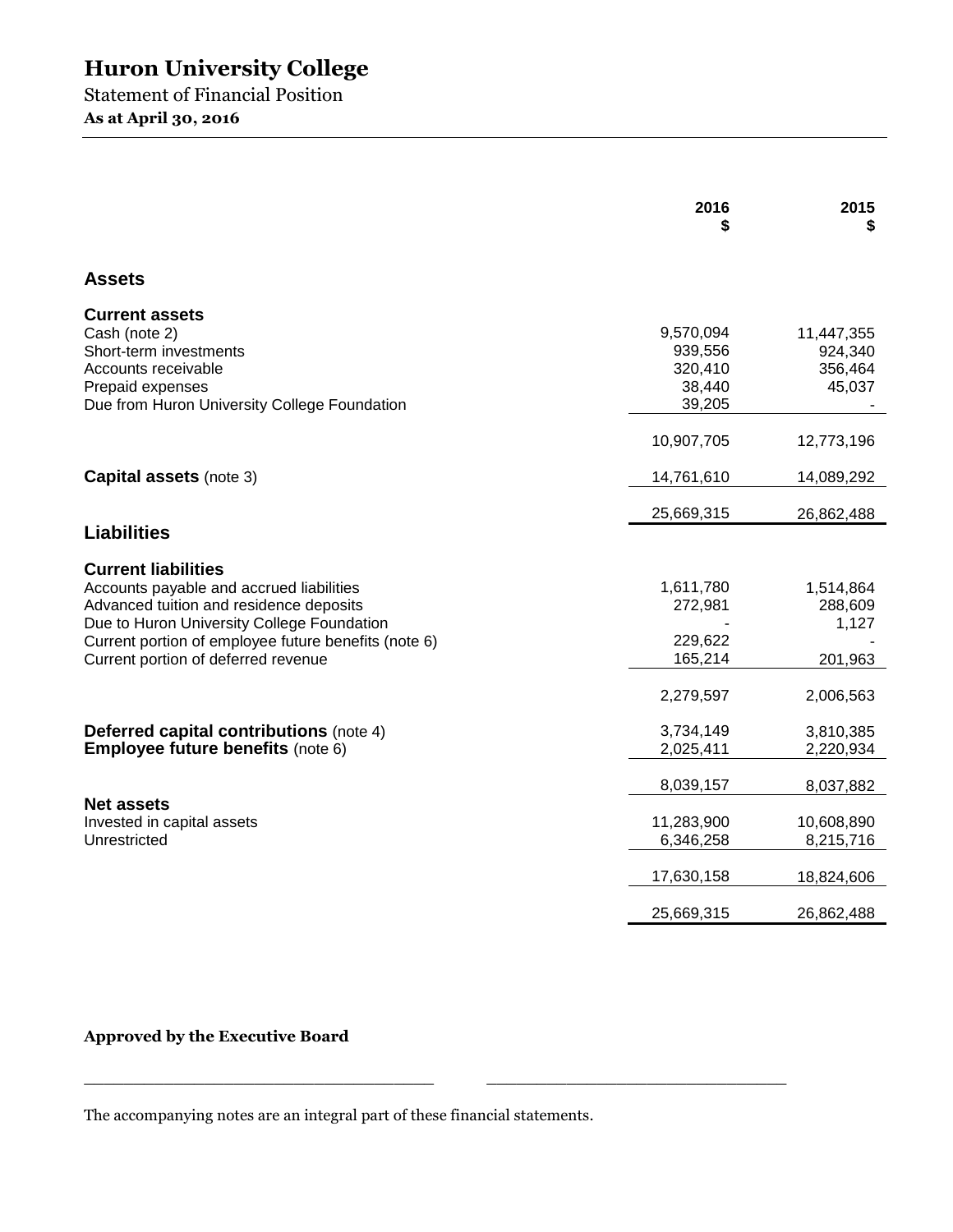## Statement of Operations **For the year ended April 30, 2016**

|                                                              | 2016<br>5   | 2015<br>S  |
|--------------------------------------------------------------|-------------|------------|
| <b>Revenue</b>                                               |             |            |
| Student fees                                                 | 8,583,212   | 8,774,055  |
| Government grants                                            | 4,968,471   | 5,934,643  |
|                                                              | 13,551,683  | 14,708,698 |
| Ancillary revenue (note 7)                                   | 2,349,306   | 2,845,701  |
| <b>External trust</b>                                        | 42,509      | 38,966     |
| Research fund                                                | 67,148      | 124,531    |
| Foundation transfer (note 8)                                 | 962,374     | 1,056,985  |
|                                                              | 3,421,337   | 4,066,183  |
| Other revenue (note 9)                                       | 1,656,587   | 1,648,124  |
|                                                              | 18,629,607  | 20,423,005 |
| <b>Expenditures</b>                                          |             |            |
| Salaries and benefits - faculty                              | 7,536,694   | 7,278,065  |
| Salaries and benefits - staff                                | 2,535,516   | 2,584,065  |
| Registrarial                                                 | 897,016     | 991,468    |
| Academic instructional                                       | 686,785     | 749,277    |
| UWO fees                                                     | 1,724,628   | 1,677,343  |
|                                                              | 13,380,639  | 13,280,218 |
| Ancillary expenses (note 7)                                  | 1,884,691   | 1,819,430  |
| Scholarship and bursaries                                    | 1,534,951   | 1,474,319  |
| Building costs - academic                                    | 504,290     | 698,573    |
| General administration                                       | 846,800     | 874,189    |
| Research grant expenses                                      | 67,148      | 124,531    |
| Alumni development                                           | 585,131     | 564,065    |
|                                                              | 5,423,011   | 5,555,107  |
|                                                              | 18,803,650  | 18,835,325 |
| (Deficiency) excess of revenues over expenditures before the |             |            |
| undernoted                                                   | (174, 043)  | 1,587,680  |
| Amortization of capital assets                               | 1,147,872   | 1,103,828  |
| (Deficiency) excess of revenues over expenditures            | (1,321,915) | 483,852    |

The accompanying notes are an integral part of these financial statements.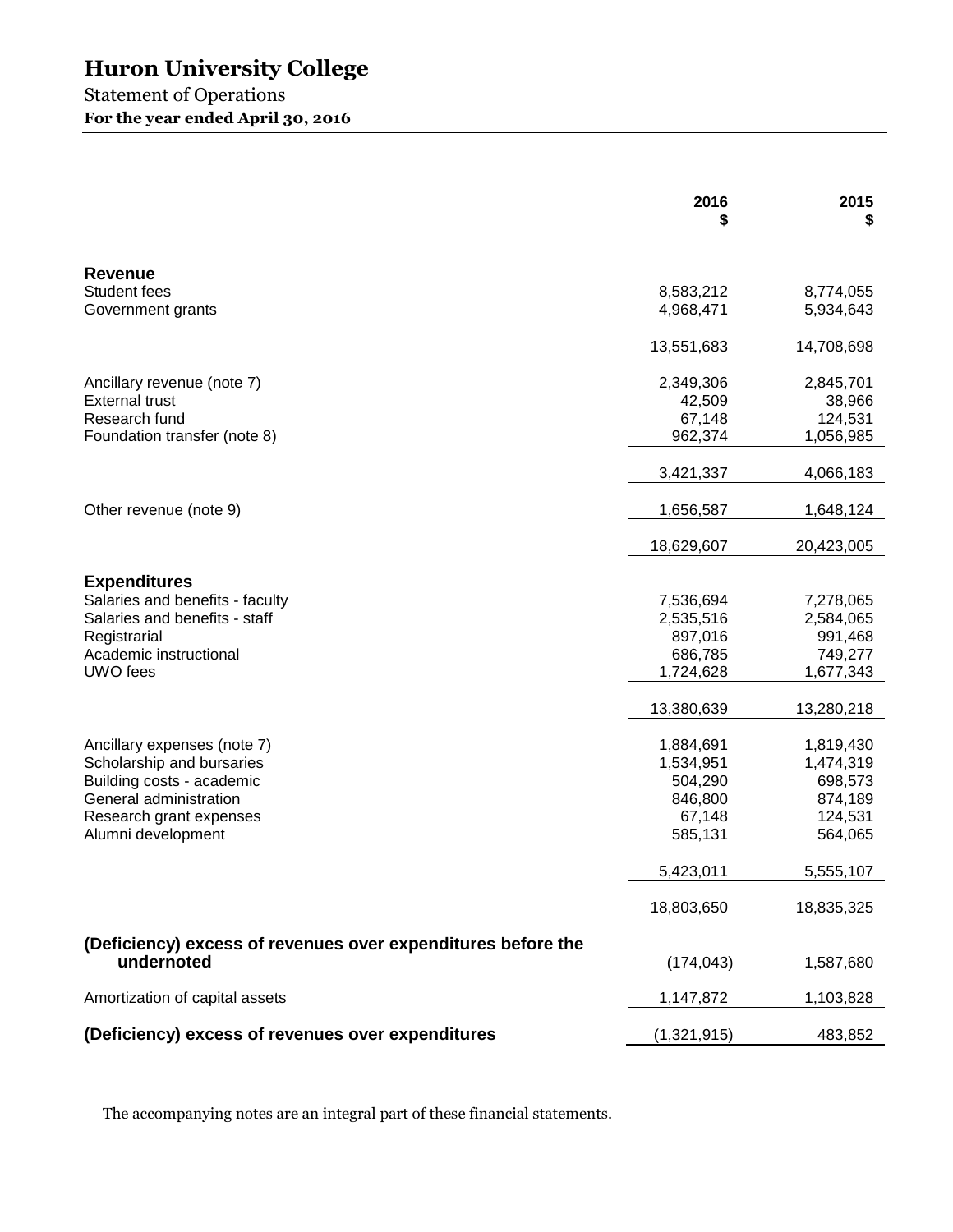Statement of Changes in Net Assets **For the year ended April 30, 2016**

|                                                      |                                                             |                           |                                       | 2016                     |                                                             |                           |                                 | 2015               |
|------------------------------------------------------|-------------------------------------------------------------|---------------------------|---------------------------------------|--------------------------|-------------------------------------------------------------|---------------------------|---------------------------------|--------------------|
|                                                      | <b>Invested in</b><br><b>Capital</b><br><b>Assets</b><br>\$ | <b>Unrestricted</b><br>\$ | Internally<br><b>Restricted</b><br>\$ | <b>Total</b><br>\$       | <b>Invested in</b><br><b>Capital</b><br><b>Assets</b><br>\$ | <b>Unrestricted</b><br>\$ | Internally<br><b>Restricted</b> | <b>Total</b><br>\$ |
| <b>Balance - Beginning of year</b>                   | 10,608,890                                                  | 8,215,716                 |                                       | 18,824,606               | 8,601,474                                                   | 8,441,313                 | 858,371                         | 17,901,158         |
| (Deficiency) excess of revenues over<br>expenditures | (902, 535)                                                  | (419, 380)                | $\overline{\phantom{a}}$              | (1,321,915)              | (855, 357)                                                  | 1,339,209                 |                                 | 483,852            |
| Capital assets acquired from own<br>funds            | 1,577,545                                                   | (1,577,545)               |                                       | $\overline{\phantom{a}}$ | 1,407,584                                                   | (1,407,584)               |                                 |                    |
| Interfund transfer                                   |                                                             |                           |                                       |                          |                                                             | 858,371                   | (858, 371)                      |                    |
| Remeasurements on employee future<br>benefits        | $\sim$                                                      | 127,467                   | $\sim$                                | 127,467                  | $\sim$                                                      | 439,596                   | $\overline{\phantom{a}}$        | 439,596            |
|                                                      | 675,010                                                     | (1,869,458)               |                                       | (1, 194, 448)            | 552,227                                                     | 1,229,592                 | (858, 371)                      | 923,448            |
| Repayment of long-term debt (note 5)                 |                                                             |                           |                                       | $\overline{\phantom{a}}$ | 1,455,189                                                   | (1,455,189)               |                                 |                    |
|                                                      | 675,010                                                     | (1,869,458)               | $\blacksquare$                        | (1, 194, 448)            | 2,007,416                                                   | (225, 597)                | (858, 371)                      | 923,448            |
| <b>Balance - End of year</b>                         | 11,283,900                                                  | 6,346,258                 |                                       | 17,630,158               | 10,608,890                                                  | 8,215,716                 | $\overline{\phantom{a}}$        | 18,824,606         |

The accompanying notes are an integral part of these financial statements.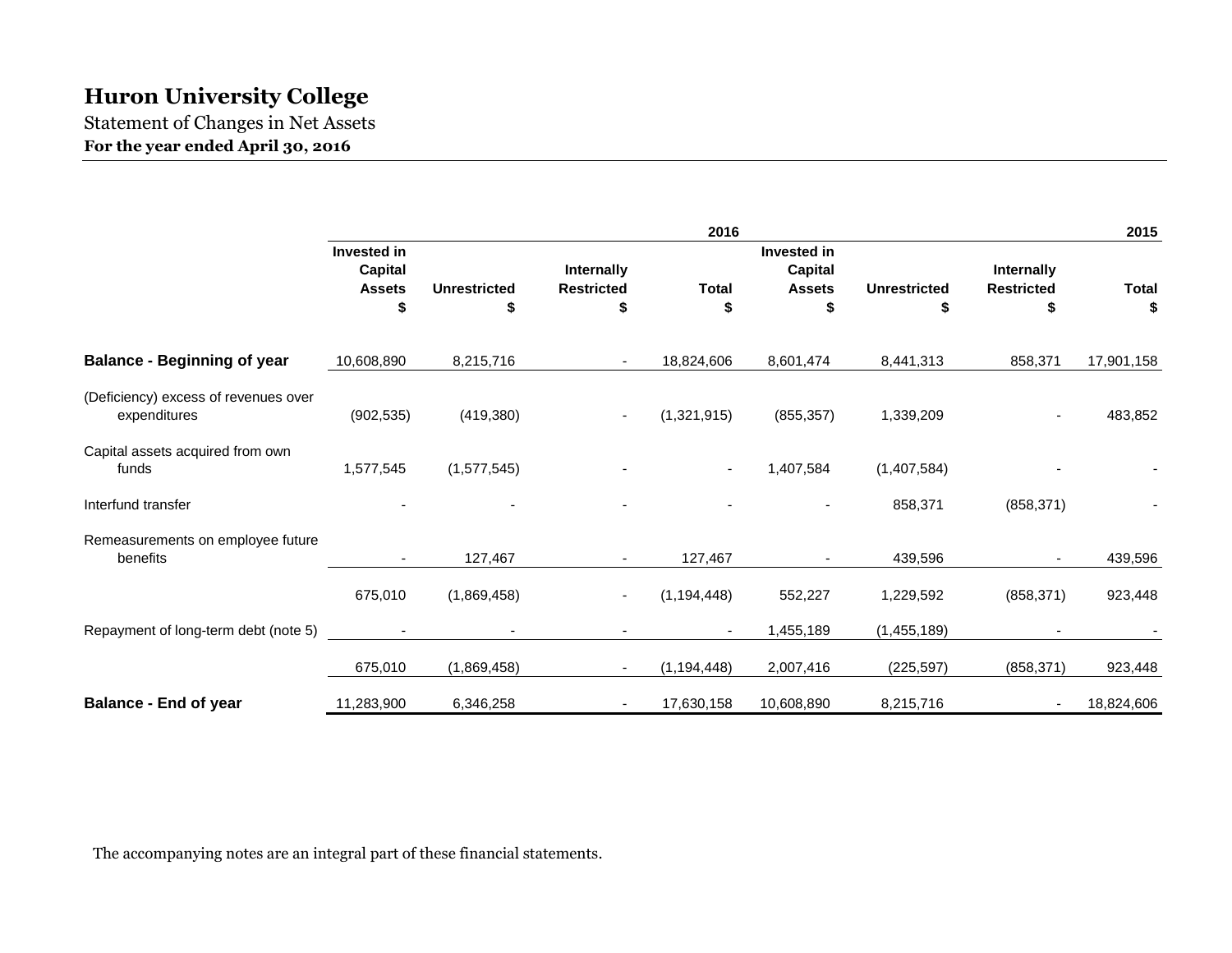Statement of Cash Flows **For the year ended April 30, 2016**

|                                                                                                                                                     | 2016                                              | 2015<br>\$                                      |
|-----------------------------------------------------------------------------------------------------------------------------------------------------|---------------------------------------------------|-------------------------------------------------|
| Cash provided by (used in)                                                                                                                          |                                                   |                                                 |
| Cash flows from operating activities<br>Excess of revenues over expenditures<br>Items not involving cash                                            | (1,321,915)                                       | 483,852                                         |
| Amortization of capital assets<br>Amortization of deferred capital contributions<br>Change in employee future benefits, net of remeasurements       | 1,147,872<br>(245, 337)<br>161,566                | 1,103,828<br>(248, 471)<br>(200, 322)           |
|                                                                                                                                                     | (257, 814)                                        | 1,138,887                                       |
| Change in non-cash working capital items (note 10)                                                                                                  | 46,858                                            | 302,131                                         |
| Cash flows from investing activities<br>Purchase of capital assets<br>Increase in short-term investments<br>Deferred capital contributions received | (210, 956)<br>(1,820,190)<br>(15, 216)<br>169,101 | 1,441,018<br>(1,701,933)<br>(14, 979)<br>25,972 |
|                                                                                                                                                     | (1,666,305)                                       | (1,690,940)                                     |
| Cash flows from financing activities<br>Repayment of long-term debt                                                                                 |                                                   | (1,455,189)                                     |
| Decrease in net cash for the year                                                                                                                   | (1,877,261)                                       | (1,705,111)                                     |
| Cash - Beginning of year                                                                                                                            | 11,447,355                                        | 13,152,466                                      |
| Cash - End of year                                                                                                                                  | 9,570,094                                         | 11,447,355                                      |

The accompanying notes are an integral part of these financial statements.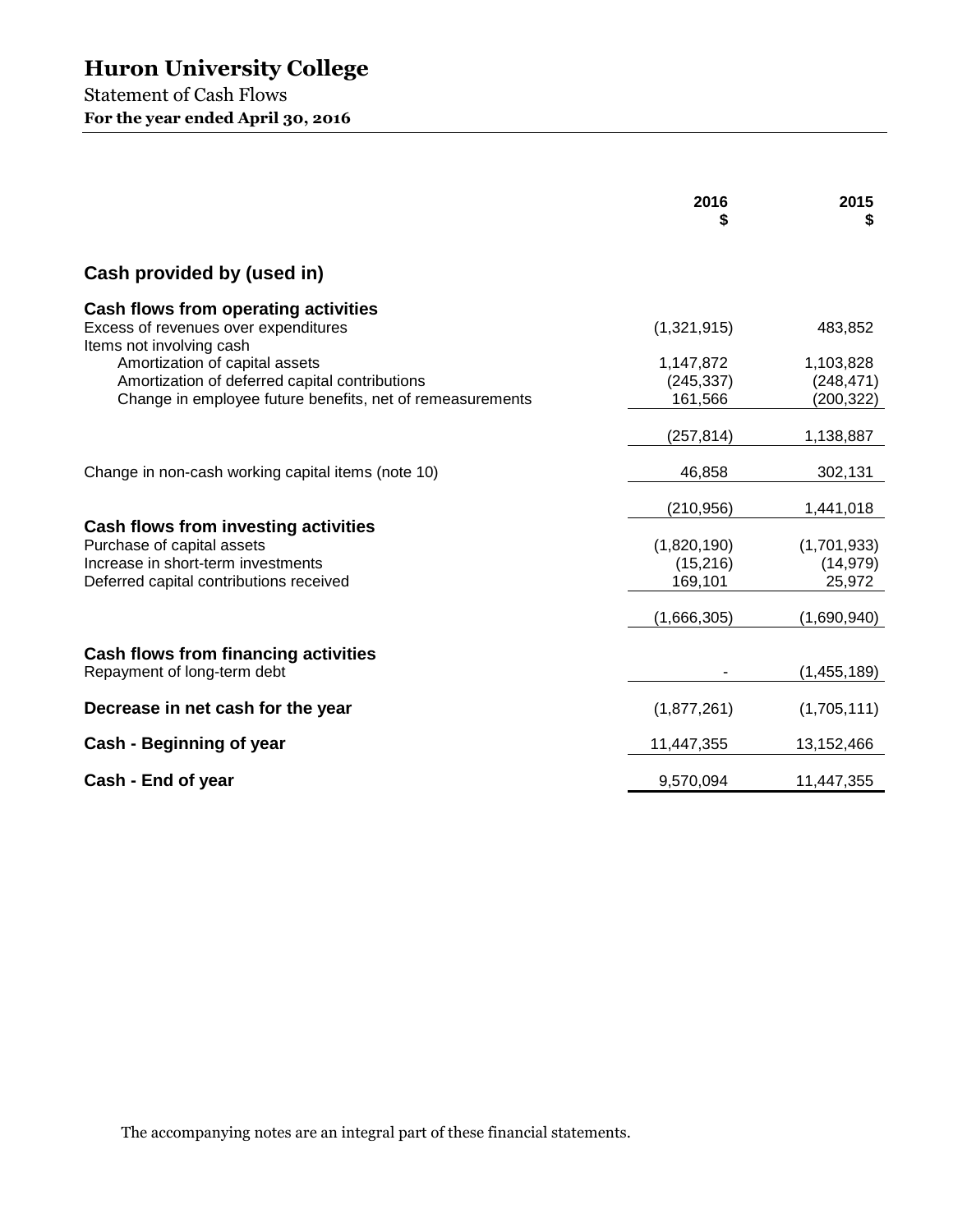Notes to Financial Statements **April 30, 2016**

## **1 Purpose of the organization**

Huron University College (the University) is a university institution with undergraduate programs in Arts and Social Sciences, and graduate programs in Theology. The University is affiliated with the University of Western Ontario (UWO) and associated with the Anglican Church of Canada. The University is incorporated under the statutes of the Province of Ontario. The University is a not-for-profit organization under the Income Tax Act.

## **2 Summary of significant accounting policies**

#### **Basis of presentation**

The financial statements have been prepared in accordance with Canadian accounting standards for not-forprofit organizations (ASNPO) as issued by the Canadian Accounting Standards Board and include the following significant accounting policies.

#### **Revenue recognition**

The University follows the deferral method of accounting for contributions. Restricted contributions are recognized as revenue in the year in which the related expenses are incurred. Unrestricted contributions are recognized as revenue when received or receivable if the amount received can be reasonably estimated and collection is reasonably assured.

Grants approved but not yet received at the end of an accounting period are accrued if the amount to be received can be reasonably estimated and collection is reasonably assured. Where a portion of a grant relates to a future period, it is deferred and recognized in the subsequent period.

## **Capital assets**

Capital assets are carried at cost. When an asset is sold or otherwise disposed of, the related cost and accumulated amortization are removed from the respective accounts and any gain or loss on disposition is recognized in operations for the year.

The carrying amount of a capital asset not being amortized because it is under construction or development is classified as work-in-progress. Amortization expense is calculated upon completion of construction and allocation of the asset to its appropriate capital asset account.

Amortization expense is calculated on all amortizable assets based on the following methods, utilizing estimated lives according to Canadian Association of University Business Officers guidelines for Canadian colleges and universities as follows:

Buildings **5% declining balance** Equipment and furniture 10 years straight line Computer equipment **6** and the computer equipment  $\alpha$  years straight line Library books 5 years straight line Food court **Food court** 6% declining balance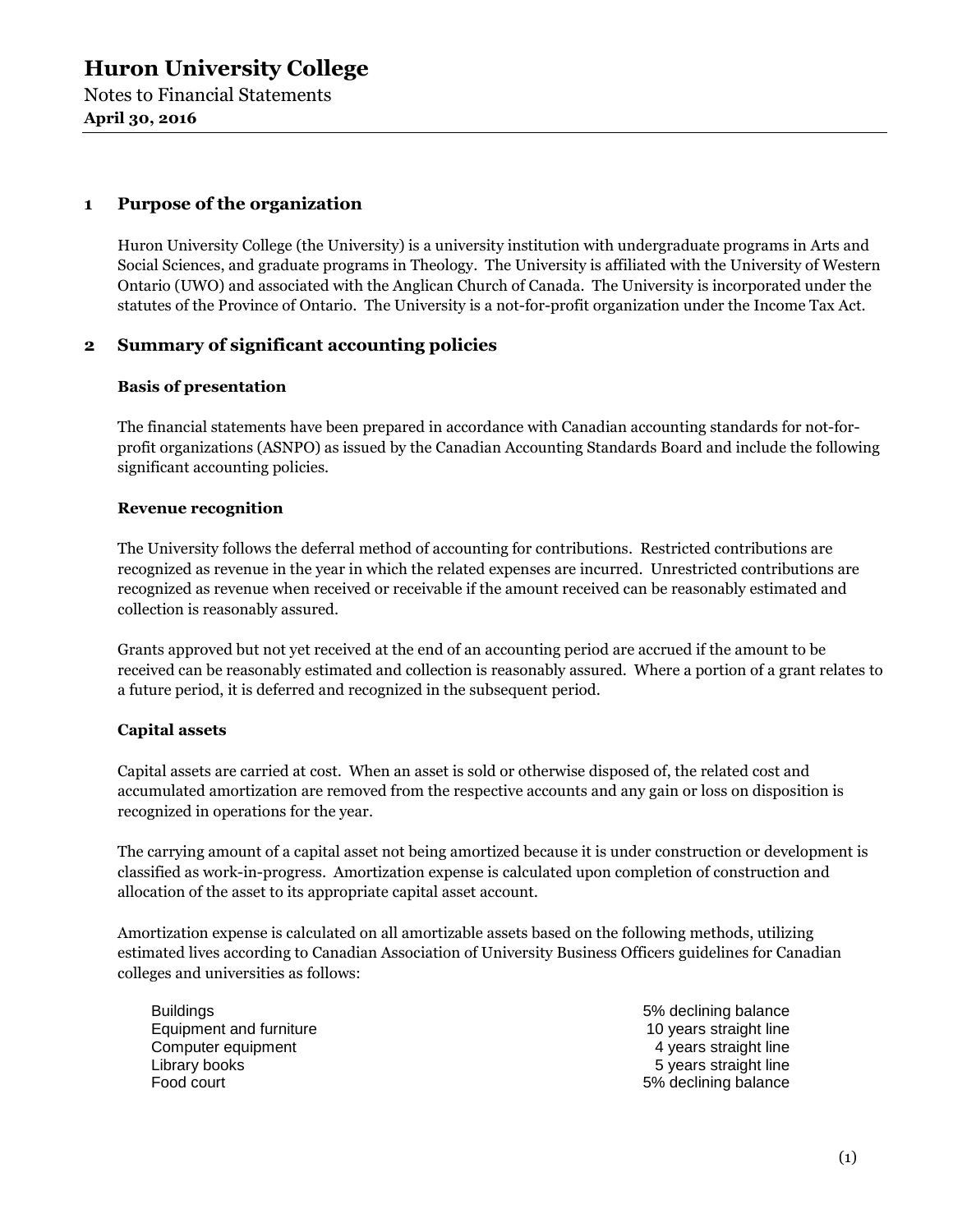#### **Cash**

Included in cash are balances in the amount of \$425,783 (2015 - \$537,187) that relate to deferred revenue, deferred capital contributions, and other unspent amounts included in current liabilities.

#### **Deferred capital contributions**

Effective May 1, 1997, contributions received for capital assets are deferred and amortized over the same term and on the same basis as the related capital assets. Contributions related to capital assets acquired prior to fiscal 1998 are not reasonably determined and therefore, the change in policy was applied prospectively.

#### **Employee future benefits**

The University provides a Retirement Gratuity Plan, which is a defined benefit type plan. Benefits from the Gratuity Plan are provided only to participants who had benefits under the London Life and/or Standard Life Group or Group Annuity plan as of December 31, 1986, only if the participant invests his/her defined contribution account in accordance with plan provisions and meets all other conditions necessary for receiving such benefits. The service cost and accrued benefit obligation of the Gratuity Plan is actuarially determined using a modified form of the projected unit credit actuarial cost method pro-rated on services. The employees of the University are also eligible to be members of the UWO Academic and Staff/Management Pension Plan, which is a defined contribution plan. The University also provides an administrative leave to its principal to be taken at the end of the principal's term.

#### **Use of estimates**

The preparation of financial statements in conformity with ASNPO requires management to make estimates and assumptions that affect the reported amounts of assets and liabilities and disclosure of contingent assets and liabilities at the date of the financial statements and the reported amounts of revenue and expenses during the reporting period. Actual results could differ from those estimates.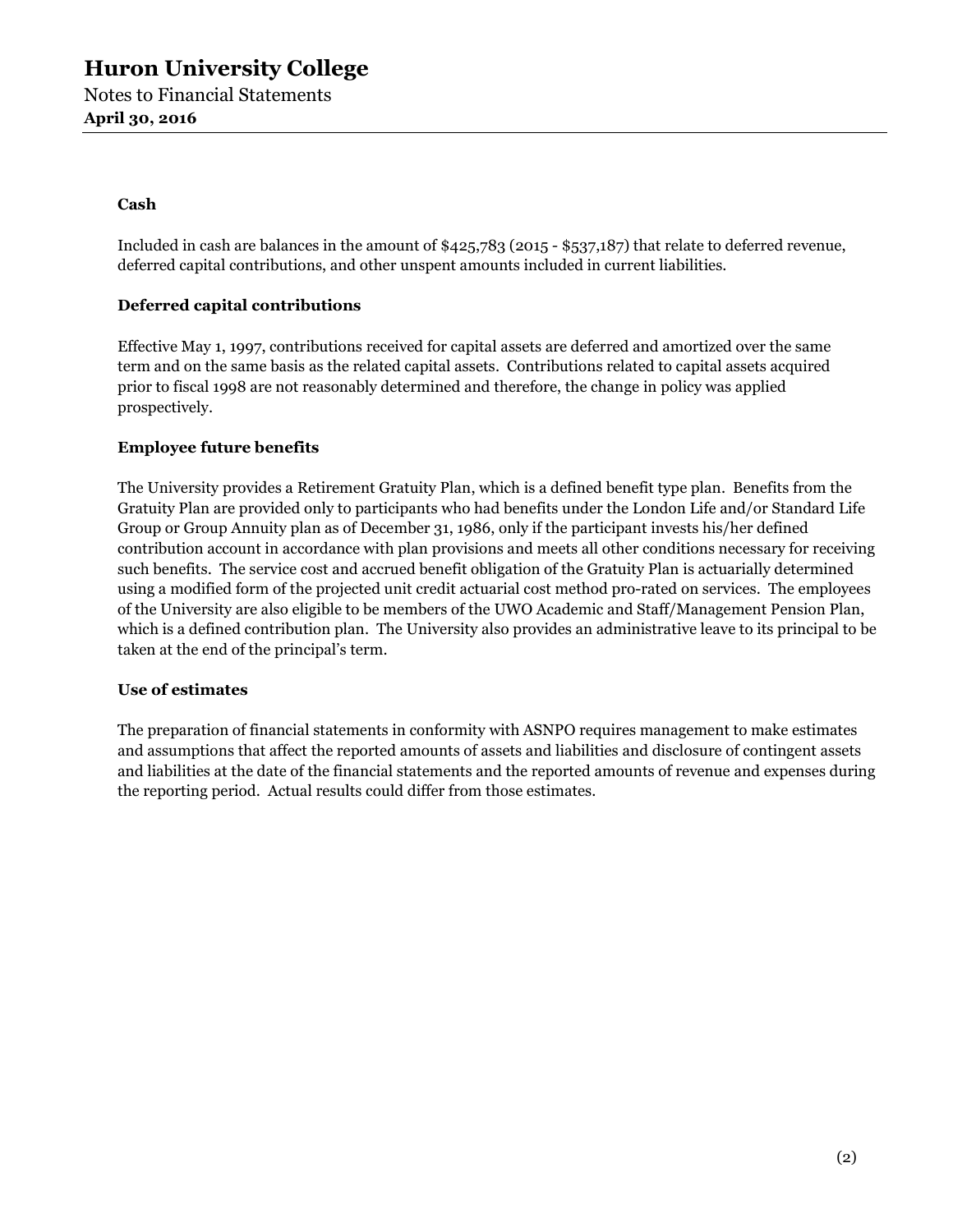#### **Financial instruments**

A financial instrument is any contract that gives rise to a financial asset of one entity and a financial liability or equity instrument of another entity. Financial instruments in the form of financial assets and financial liabilities are generally presented separately. Financial instruments are recognized as soon as the University becomes a party to the contractual provisions of the financial instrument. Upon initial recognition financial instruments are measured at fair value. The fair value of a financial instrument is the estimated amount that the University would receive or pay to terminate the instrument agreement at the reporting date. The following methods and assumptions were used to estimate the fair value of each type of financial instrument by reference to various market value data and other valuation techniques as appropriate.

#### *Cash and short-term investments*

Cash and short-term investments consist primarily of cash on hand and certificates of deposits with an original term of up to twelve months. These instruments have been accounted for at fair value. Carrying values approximate fair values for these instruments due to their short-term maturity.

#### *Loans and receivables*

Loans and receivables are non-derivative financial assets that represent amounts due from others with fixed or determinable payments that are not quoted in an active market including accounts receivable and due from Huron University College Foundation. After initial recognition, loans and receivables are subsequently carried at amortized cost using the effective interest method less any impairment losses, if necessary. Gains and losses are recognized in the statement of operations when the loans and receivables are derecognized or impaired. Interest effects on the application of the effective interest method are also recognized in the statement of operations.

The carrying value of accounts receivable and due from Huron University College Foundation approximates their fair values due to the short-term maturity of these financial instruments.

## *Other financial liabilities*

Other financial liabilities are non-derivative financial liabilities with fixed payments or determinable payments that are not quoted in an active market including accounts payable and accrued liabilities and long-term debt. After initial recognition, other financial liabilities are subsequently carried at amortized cost using the effective interest method. Gains and losses are recognized in the statement of operations when other financial liabilities are derecognized or impaired. Interest effects on the application of the effective interest method are also recognized in the statement of operations.

• The carrying value of accounts payable and accrued liabilities approximates their fair values due to the short-term maturity of these financial instruments.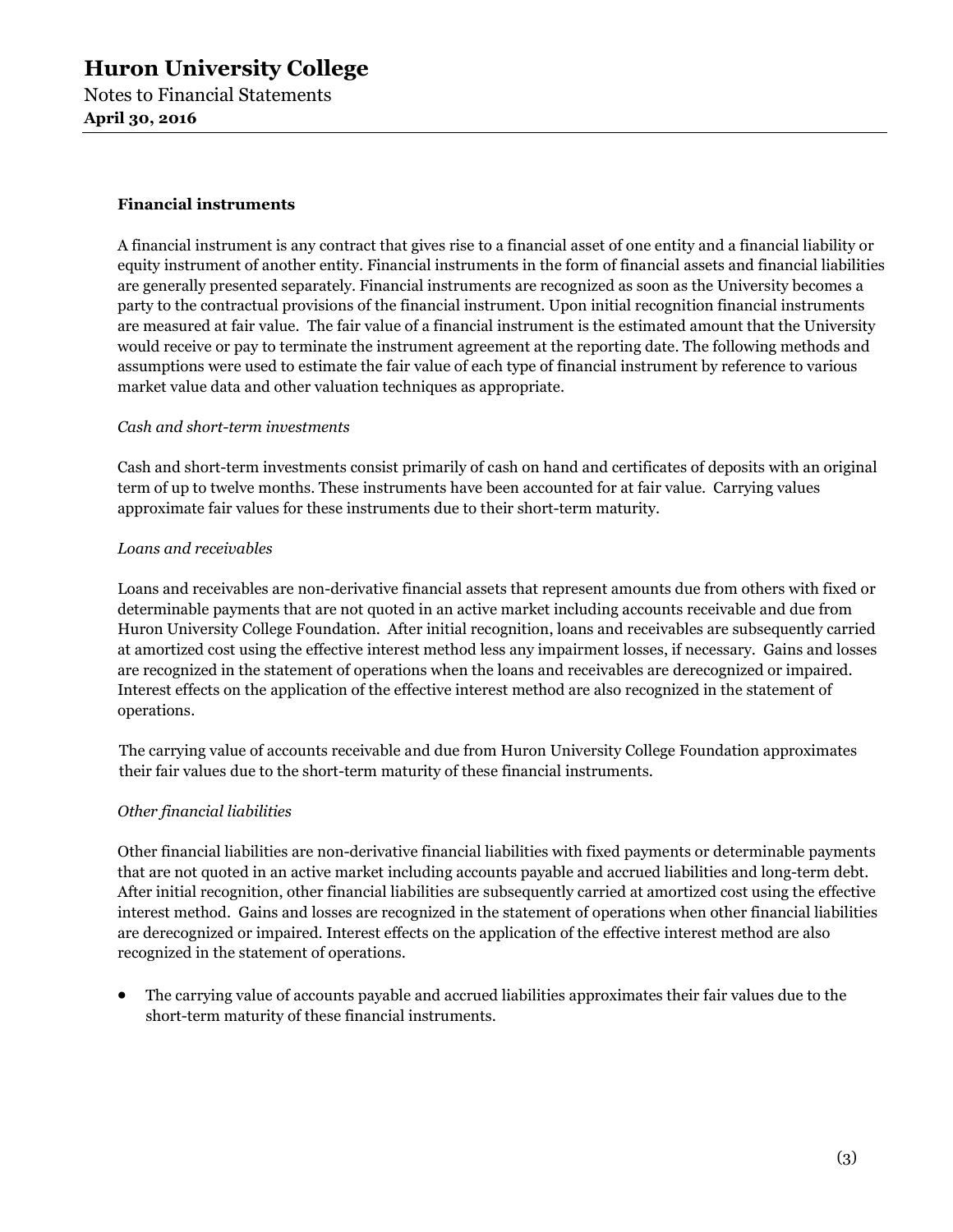#### *Interest rate risk*

The University's exposure to interest rate risk relates to its cash and short-term investments.

#### *Credit risk*

Management monitors its credit risk related to its accounts receivable balances which are primarily from student and government sources.

#### *Foreign exchange risk*

The University has no significant exposure to fluctuations in the value of foreign currencies.

## **3 Capital assets**

|                         |            |                                         | 2016                           |
|-------------------------|------------|-----------------------------------------|--------------------------------|
|                         | Cost<br>\$ | <b>Accumulated</b><br>amortization<br>S | <b>Net book</b><br>value<br>\$ |
| Land                    | 325,459    |                                         | 325,459                        |
| <b>Buildings</b>        | 26,218,098 | 14,693,667                              | 11,524,431                     |
| Equipment and furniture | 6,839,744  | 5,257,396                               | 1,528,348                      |
| Computer equipment      | 1,371,897  | 1,195,418                               | 176,479                        |
| Library books           | 2,676,189  | 2,338,903                               | 337,286                        |
| Food court              | 2,316,992  | 1,501,385                               | 815,607                        |
|                         | 39,748,379 | 24,986,769                              | 14,761,610                     |
|                         |            |                                         | 2015                           |
|                         | Cost<br>S  | <b>Accumulated</b><br>amortization<br>S | <b>Net book</b><br>value<br>S  |
| Land                    | 325,458    |                                         | 325,458                        |
| <b>Buildings</b>        | 25,240,499 | 14,098,279                              | 11,142,220                     |
| Equipment and furniture | 6,207,505  | 4,951,851                               | 1,255,654                      |
| Computer equipment      | 1,278,960  | 1,108,614                               | 170,346                        |
| Library books           | 2,558,775  | 2,221,695                               | 337,080                        |
| Food court              | 2,316,992  | 1,458,458                               | 858,534                        |
|                         | 37,928,189 | 23,838,897                              | 14,089,292                     |

Included in buildings is \$212,063 (2015 - \$12,818) of construction in progress that has yet to commence amortization. Amortization of these amounts will commence once the construction is complete and the item is put into use.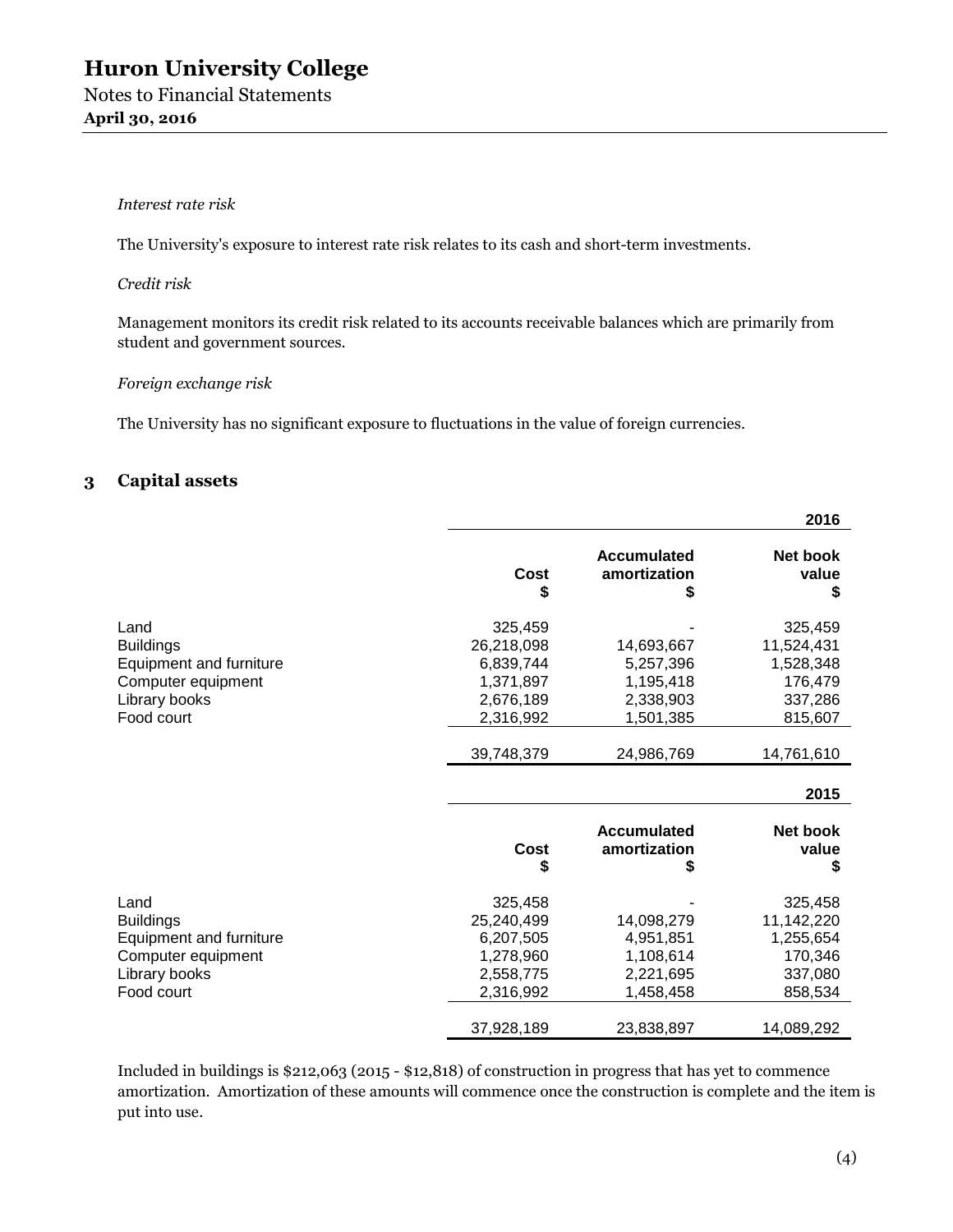## **4 Deferred capital contributions**

|                                                                                                                                          | 2016                 | 2015<br>\$                  |
|------------------------------------------------------------------------------------------------------------------------------------------|----------------------|-----------------------------|
| <b>Deferred capital contributions</b>                                                                                                    |                      |                             |
| Balance - Beginning of year                                                                                                              | 2,460,633            | 2,361,082                   |
| Facility renewal/infrastructure capital grant<br>Huron University College Foundation capital contribution<br>Other capital contributions | 74,085<br>168,560    | 265,359<br>18,091<br>10,900 |
| Total contributions received                                                                                                             | 242,645              | 294,350                     |
| Amortized to operations                                                                                                                  | (194, 347)           | (194,799)                   |
| Balance - End of year                                                                                                                    | 2,508,931            | 2,460,633                   |
| <b>Unapplied deferred capital contributions</b>                                                                                          | 2016<br>S            | 2015<br>S                   |
| Balance - Beginning of year                                                                                                              | 329,982              | 598,360                     |
| Huron University College Foundation capital contribution<br>Contributions expended during year                                           | 71,441<br>(144, 985) | 44,306<br>(312, 684)        |
| Balance - End of year                                                                                                                    | 256,438              | 329,982                     |
| <b>Deferred Superbuild capital contributions</b>                                                                                         | 2016<br>\$           | 2015<br>\$                  |
| Balance - Beginning of year                                                                                                              | 1,019,770            | 1,073,442                   |
| Amortized to operations                                                                                                                  | (50, 990)            | (53, 672)                   |
| Balance - End of year                                                                                                                    | 968,780              | 1,019,770                   |
| <b>Total deferred capital contributions</b>                                                                                              | 3,734,149            | 3,810,385                   |

Deferred contributions related to capital assets represent restricted contributions to fund capital projects. As at April 30, 2016, \$256,438 of total deferred capital contribution are unspent (2015 - \$329,982).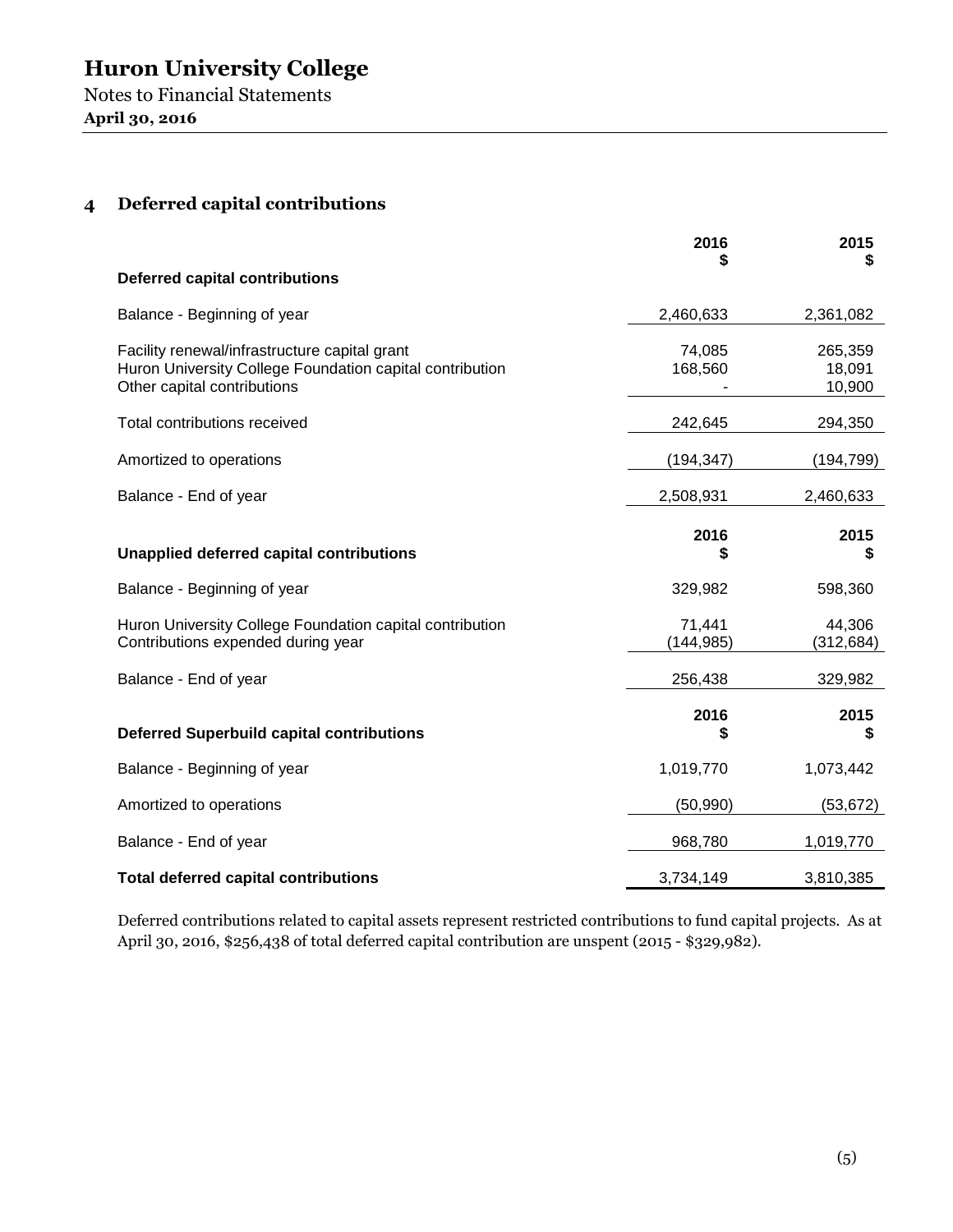**April 30, 2016**

## **5 Long-term debt**

In 2015, the University repaid the remaining balance on the Southwest residence loan.

The University has a credit facility in the amount of \$1,800,000 from Scotiabank. All borrowings are payable on demand and bear interest at a rate of prime minus 0.25% per annum interest payable monthly. The credit facility is secured by a general security agreement constituting a first ranking security interest in all personal property of the University. As at April 30, 2016 and 2015, no amounts were drawn on this credit facility.

## **6 Employee future benefits**

The University operates a retirement gratuity plan and participates in a defined contribution pension plan operated by UWO. The University does not provide any other material post retirement non-pension benefits or post-employment benefits to its employees, aside from the Administrative Leave compensation that will be provided to the University's Principal upon completion of his Principal's Term on June 30, 2016.

Employer contributions made to the defined contribution plan during the year amounted to \$546,767 (2015 - \$566,462).

#### *Retirement Gratuity Plan*

The Retirement Gratuity Plan (the Plan) is a defined benefit type of pension plan. Benefits under the Plan are not funded in advance, but are paid from operating revenues as benefits come due. Benefit payments are disbursed if a shortfall exists between the pension benefit received by a member from the defined contribution pension plan and that which is required by the Plan.

The Plan has no assets. The accrued benefit obligation as at April 30, 2016 is \$1,979,487 (2015 - \$2,005,321). Benefit payments of \$4,413(2015 - \$414,265) were paid during the year by the University.

Information about the Plan which was measured as at April 30 is as follows:

|                                       | 2016<br>\$ | 2015      |
|---------------------------------------|------------|-----------|
| Change in accrued benefit obligation  |            |           |
| Accrued benefit obligation - May 1    | 2,005,321  | 2,703,834 |
| Current service cost                  | 47,892     | 60.714    |
| Interest cost                         | 58,154     | 94.634    |
| Benefit payments                      | (4, 413)   | (414,265) |
| Actuarial (gain)                      | (127, 467) | (423,478) |
| (Gain) on settlements                 |            | (16,118)  |
|                                       |            |           |
| Accrued benefit obligation - April 30 | 1,979,487  | 2,005,321 |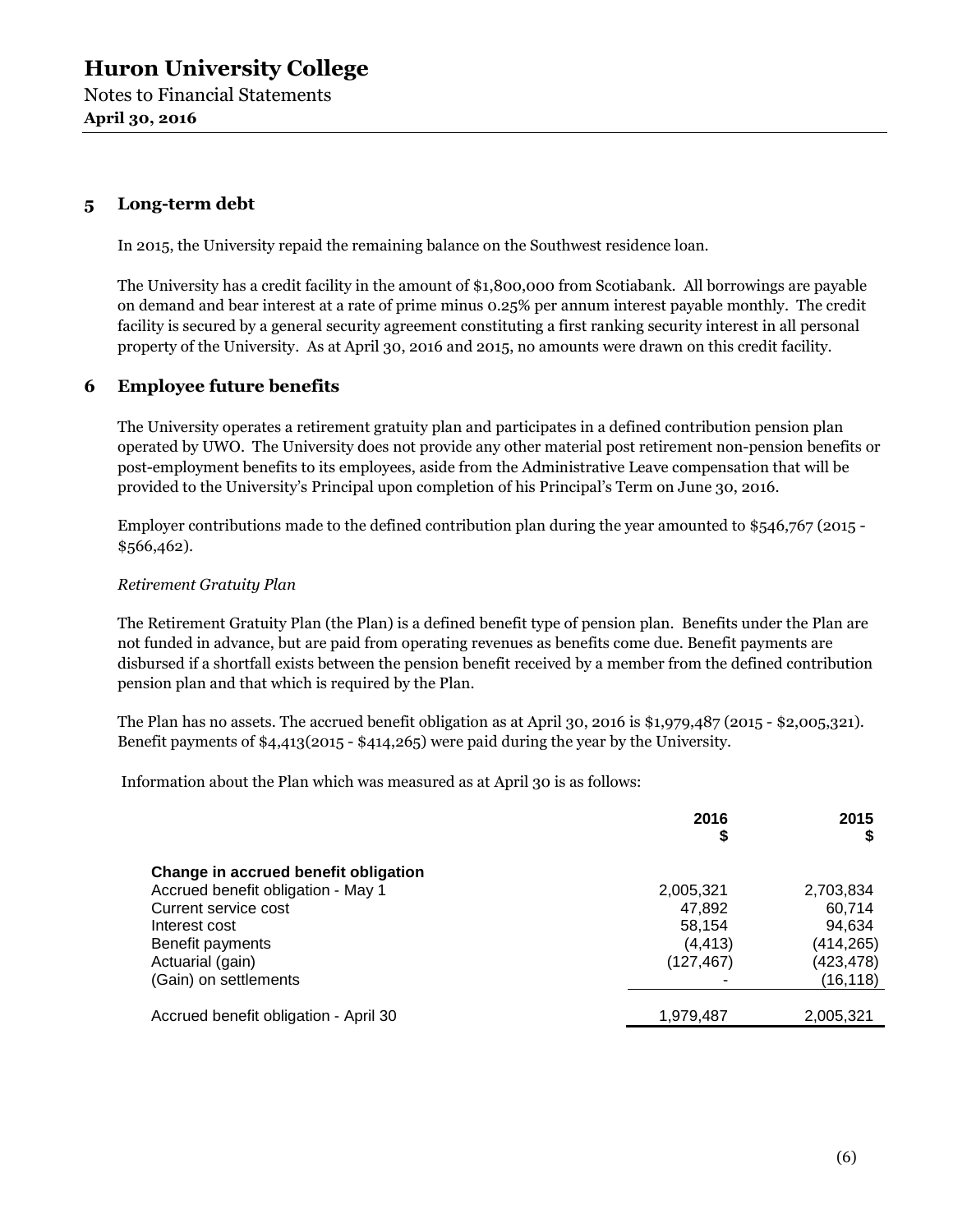The University's net benefit plan expense includes the following components:

|                                                                                             | 2016<br>\$       | 2015<br>S        |
|---------------------------------------------------------------------------------------------|------------------|------------------|
| Current service cost<br>Interest cost                                                       | 47,892<br>58,154 | 60,714<br>94,634 |
| Net pension costs recognized                                                                | 106,046          | 155,348          |
| The significant assumptions used are as follows:                                            |                  |                  |
|                                                                                             | 2016<br>%        | 2015<br>%        |
| Accrued benefit obligation as at April 30<br>Discount rate<br>Rate of compensation increase | 2.85<br>3.00     | 2.90<br>3.00     |
| Benefit costs for the year ended April 30<br>Discount rate<br>Rate of compensation increase | 2.90<br>3.00     | 3.50<br>3.10     |

#### *Administrative Leave*

Upon completion of the Principal's Term ("term") on June 30, 2016, the University's Principal is entitled to an earned Administrative Leave of one year to be taken at the end of the term as partial compensation for the services rendered to the University during the term. By mutual agreement of the University and the Principal, the Administrative Leave for completion of the Principal's term may be deferred and taken by the Principal at such other time as the parties may agree. No such agreements to defer the Administrative Leave were made during the year. During the period of Administrative leave, which commences on July 1, 2016, the Principal will be paid an amount equal to the compensation and benefits that he would have been paid had he not been on leave. Included in employee future benefits is \$275,546 (2015 - \$215,613) relating to earned future postemployment benefits.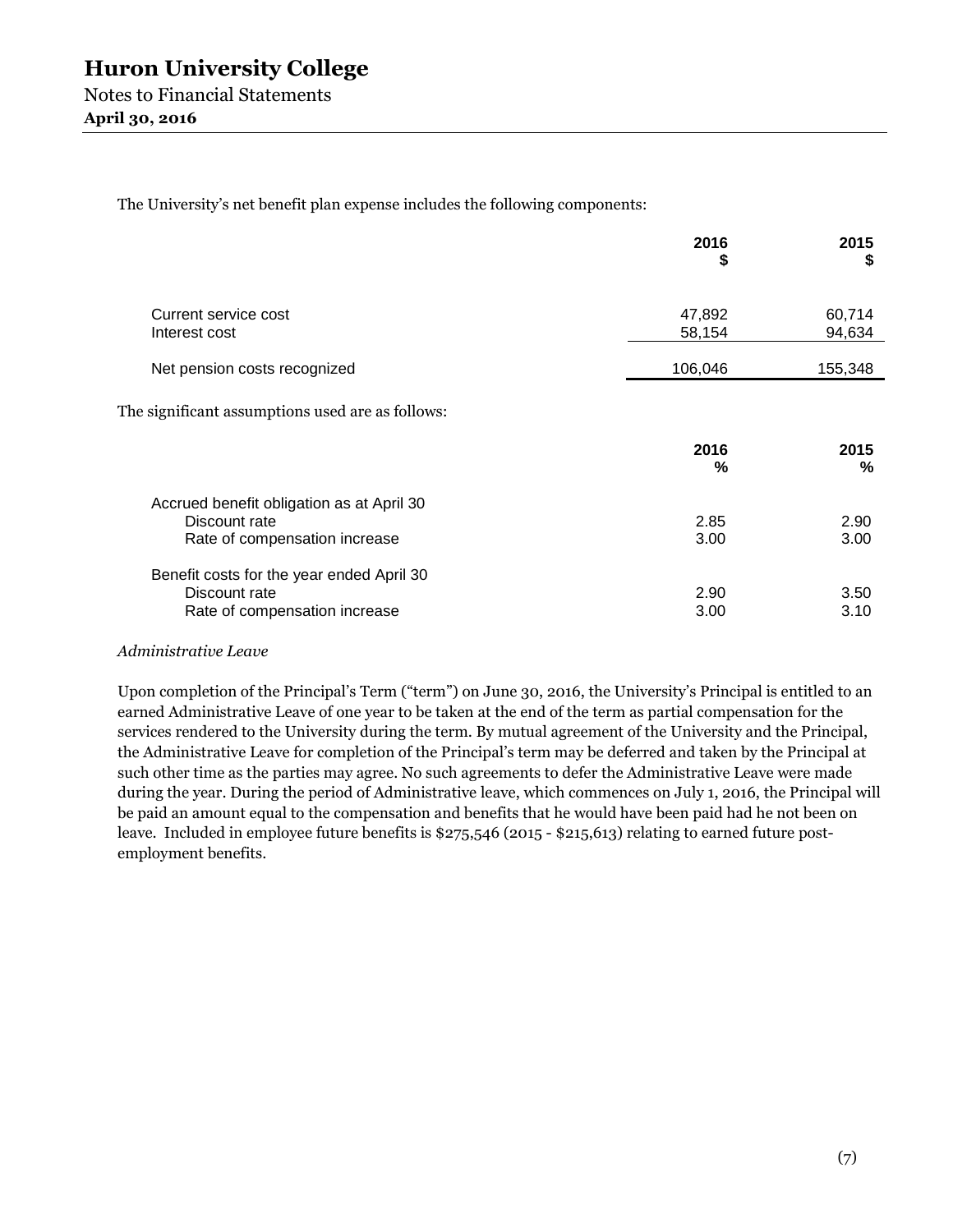## **7 Ancillary operations**

Ancillary operations include the operations of residence, conference facilities and parking facilities. The operations of these facilities are included in the statement of operations and are summarized as follows. The summary below does not include amortization of capital assets related to ancillary operations.

|                                                              | 2016<br>\$ | 2015<br>S |
|--------------------------------------------------------------|------------|-----------|
| <b>Ancillary revenue</b>                                     |            |           |
| Residence fees and rentals                                   | 1,877,716  | 2,393,769 |
| Conference                                                   | 132,131    | 141,241   |
| Parking                                                      | 330,984    | 301,509   |
| Food court                                                   | 8,475      | 9,182     |
|                                                              |            |           |
|                                                              | 2,349,306  | 2,845,701 |
|                                                              |            |           |
| <b>Ancillary expenditures</b>                                |            |           |
| Interest on long-term debt                                   |            | 64,420    |
| Residence salary and benefits                                | 336,295    | 183,100   |
| Conference salary and benefits                               | 22.253     | 73.437    |
| <b>Building costs</b>                                        | 1,388,979  | 1,387,455 |
| Conference food costs                                        | 3,512      | 667       |
| Other costs                                                  | 133,652    | 110,351   |
|                                                              |            |           |
|                                                              | 1,884,691  | 1,819,430 |
| Excess of revenue over expenditures for ancillary operations | 464,615    | 1,026,271 |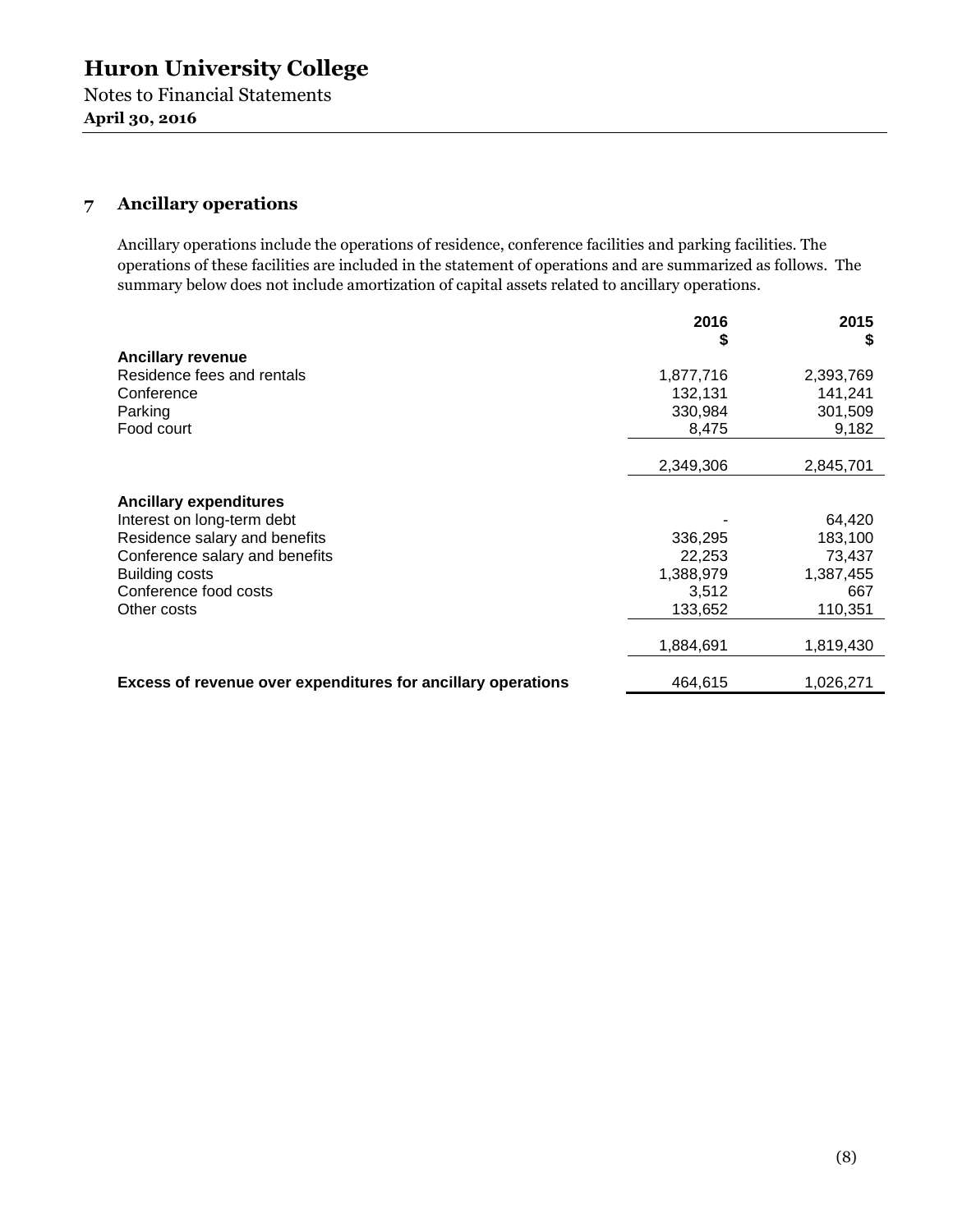Notes to Financial Statements **April 30, 2016**

## **8 Related party transactions**

#### **a) Huron University College Foundation**

The purpose of Huron University College Foundation (the Foundation) is to administer money received for the benefit of the University. The Foundation was incorporated in Ontario on June 12, 1979 as a not-for-profit organization and is a registered charity under the Income Tax Act. The Foundation administers certain Trust and Endowment Funds on behalf of the University for the purposes of pooling investment funds to maximize return and minimize costs. The decision-making as to the use of the University Trust and Endowment income rests with the Executive Board of the University.

During the Foundation's fiscal year ended December 31, 2015, the Board of Directors of the Foundation approved the transfer to the University of \$1,037,576 (2014 - \$1,022,686). Of the amounts approved for transfer, the University has received the following in the University's fiscal year ended April 30:

|                                     | 2016<br>\$ | 2015<br>э |
|-------------------------------------|------------|-----------|
| Huron University College Foundation |            |           |
| <b>Trust and Endowment Fund</b>     | 146,835    | 143,303   |
| <b>Foundation Fund</b>              | 815,539    | 913,682   |
| Capital contributions               | 240,001    | 62,397    |
| <b>Foundation Superbuild</b>        |            |           |
|                                     | 1,202,375  | 1,119,382 |
| Deferred capital contributions      | (240,001)  | (62,397)  |
|                                     | 962,374    | 1,056,985 |

#### **b) Huron University College Foundation U.S.A.**

The purpose of the Huron University College Foundation U.S.A. (the U.S.A. Foundation) is to administer money received for the benefit of the University. The U.S.A. Foundation was incorporated in New York on August 1, 2006 as a not-for-profit organization and is a registered charity under 501(c)(3) of the Internal Revenue Code. There has been no funding related activity since inception.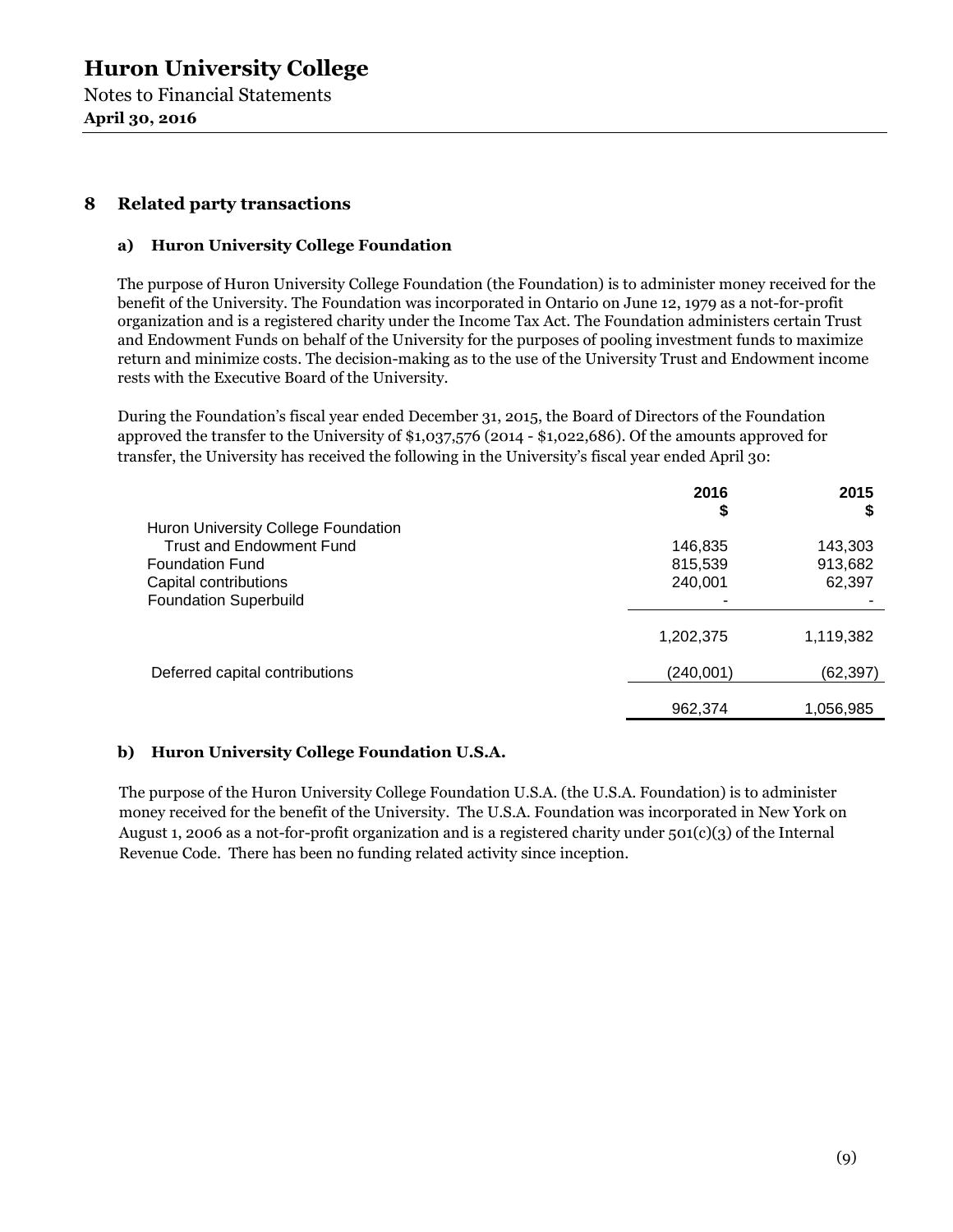**April 30, 2016**

The Foundation has not been consolidated in the University's financial statements. A financial summary of the Foundation as at December 31, 2015 and December 31, 2014 and for the years then ended is as follows:

|                                                                                    | 2015                    | 2014<br>S                |
|------------------------------------------------------------------------------------|-------------------------|--------------------------|
| <b>Balance sheet</b>                                                               |                         |                          |
| <b>Assets</b><br>Investments, at market<br>Other assets                            | 20,276,106<br>258,365   | 18,770,005<br>1,126,074  |
|                                                                                    | 20,534,471              | 19,896,079               |
| <b>Liabilities</b>                                                                 | 115,572                 | 80,412                   |
| <b>Fund balances</b><br>Huron University College Trust and Endowment<br>Foundation | 3,121,290<br>17,297,609 | 3,124,223<br>16,691,444  |
|                                                                                    | 20,418,899              | 19,815,667               |
|                                                                                    | 20,534,471              | 19,896,079               |
| <b>Statement of operations</b><br>Donations and investment income<br>Expenditures  | 1,639,609<br>(95, 679)  | 2,375,765<br>(99, 905)   |
| Excess of revenue over expenditures                                                | 1,543,930               | 2,275,860                |
| Disbursed to Huron University College<br>Net realized and unrealized capital gain  | (1,063,425)<br>122,727  | (1,081,439)<br>1,083,300 |
| Net increase in fund balances                                                      | 603,232                 | 2,277,721                |
| <b>Other revenue</b><br>9                                                          |                         |                          |
|                                                                                    | 2016<br>\$              | 2015<br>\$               |

| Amortization of deferred contributions | 245.337   | 248.471   |
|----------------------------------------|-----------|-----------|
| Diocesan grant                         | 96.689    | 91.380    |
| Other academic revenue                 | 337.651   | 366,560   |
| Miscellaneous revenue                  | 192.118   | 265,383   |
| Summer course revenue                  | 784.792   | 676,330   |
|                                        | 1,656,587 | 1,648,124 |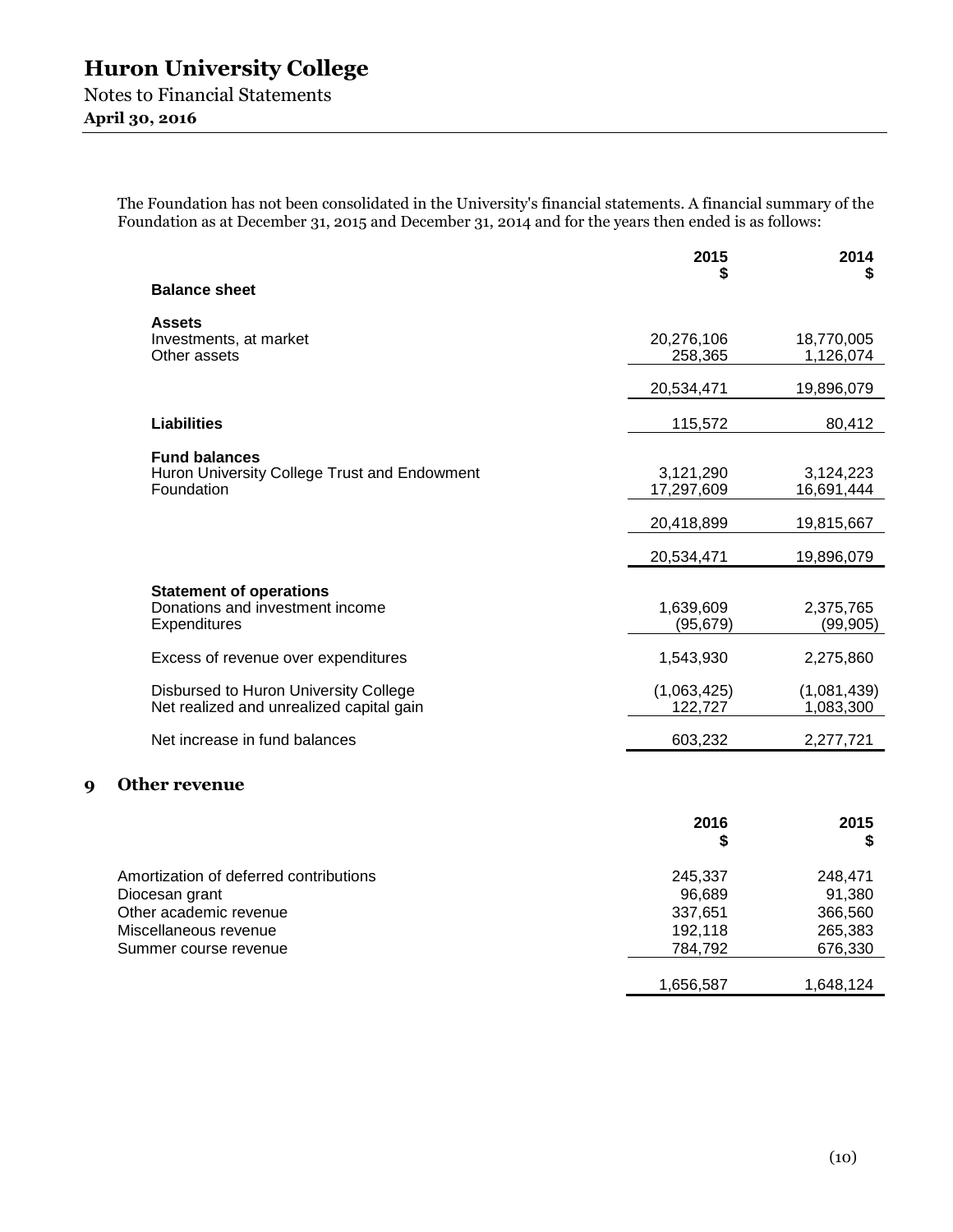## **10 Working Capital**

|                                                 | 2016<br>\$ | 2015       |
|-------------------------------------------------|------------|------------|
| (Increase) decrease in:                         |            |            |
| Accounts receivable                             | 36.054     | 62,856     |
| Prepaid expenses                                | 6.597      | (38, 668)  |
| Due from/to Huron University College Foundation | (40,332)   | 50.479     |
| Increase (decrease) in:                         |            |            |
| Accounts payable and accrued liabilities        | 96.916     | 639.741    |
| Advance tuition and residence deposits          | (15, 628)  | (279, 370) |
| Deferred revenue                                | (36,749)   | (132,907)  |
|                                                 | 46,858     | 302,131    |

## **11 Trust Funds**

The University is the beneficiary of the income from certain trusts administered on its behalf. The University equally shares the beneficiary of the Colonel Leonard Trust with Upper Canada College.

|                                  | 2016      |                           |            | 2015                |
|----------------------------------|-----------|---------------------------|------------|---------------------|
|                                  | Cost<br>S | <b>Market value</b><br>\$ | Cost<br>\$ | <b>Market value</b> |
| Colonel Leonard                  | 643.769   | 656,206                   | 604,633    | 670,946             |
| Sarah Leonard                    | 831,359   | 832,590                   | 783,580    | 856,202             |
| Diocese of Huron                 | 170,696   | 262,017                   | 170,696    | 262,235             |
| Trusts administered on behalf of |           |                           |            |                     |
| <b>Huron University College</b>  | 1,654,824 | 1,750,812                 | 1,558,909  | 1,789,383           |